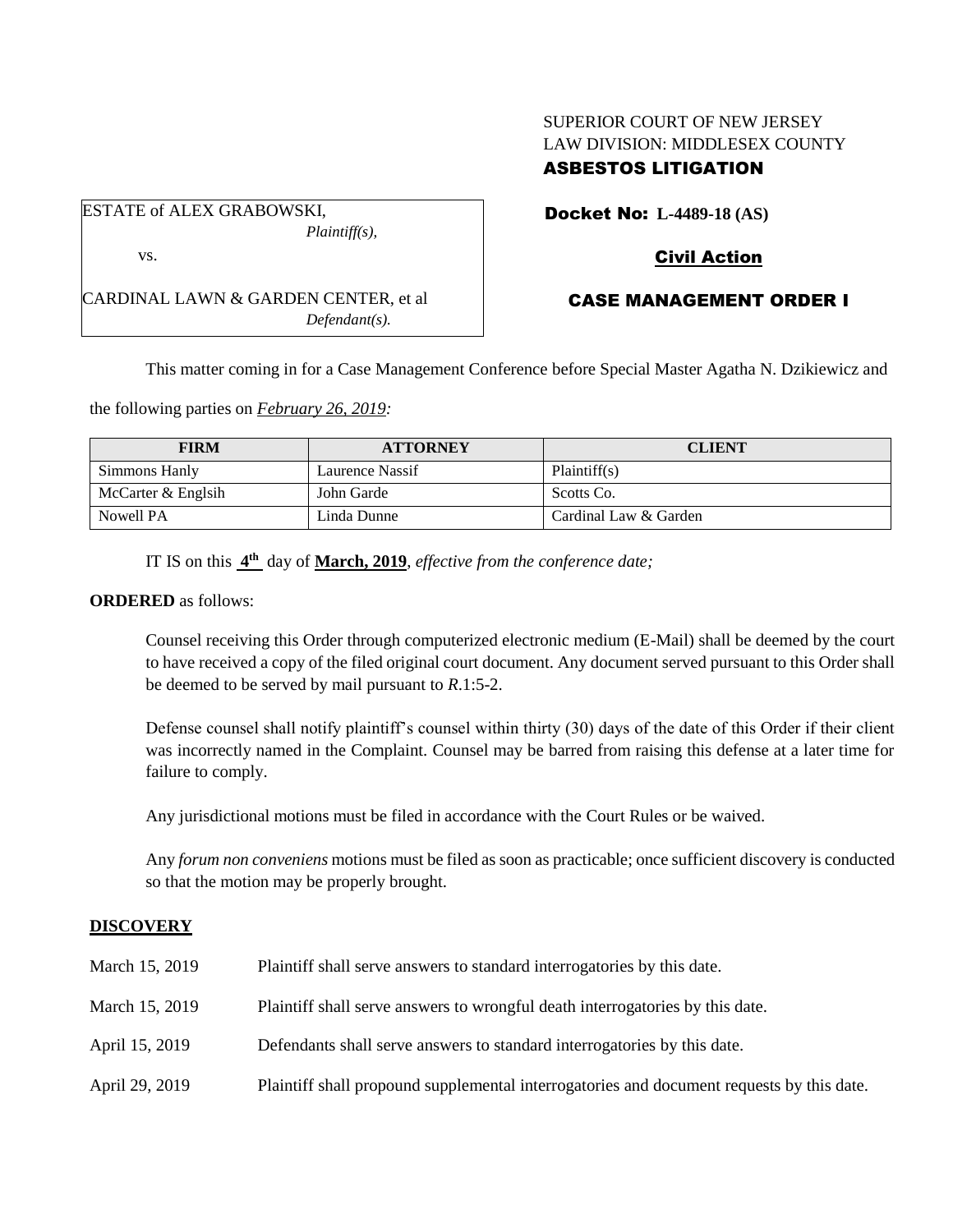- June 7, 2019 Defendants shall serve answers to supplemental interrogatories and document requests by this date.
- April 29, 2019 Defendants shall propound supplemental interrogatories and document requests by this date.
- June 7, 2019 Plaintiff shall serve answers to supplemental interrogatories and document requests by this date.
- September 30, 2019 Fact discovery, including depositions, shall be completed by this date. Plaintiff's counsel shall contact the Special Master within one week of this deadline if all fact discovery is not completed.
- September 30, 2019 Depositions of corporate representatives shall be completed by this date.

### **MEDICAL EXPERT REPORT**

- March 15, 2019 Plaintiff shall serve executed medical authorizations (along with answers to interrogatories) by this date.
- November 1, 2019 Plaintiff shall serve medical expert reports by this date.
- November 1, 2019 Upon request by defense counsel, plaintiff is to arrange for the transfer of pathology specimens and x-rays, if any, by this date.
- February 14, 2020 Defendants shall identify its medical experts and serve medical reports, if any, by this date. In addition, defendants shall notify plaintiff's counsel (as well as all counsel of record) of a joinder in an expert medical defense by this date.

## **LIABILITY EXPERT REPORTS**

- November 1, 2019 Plaintiff shall identify its liability experts and serve liability expert reports by this date or waive any opportunity to rely on liability expert testimony.
- February 14, 2020 Defendants shall identify its liability experts and serve liability expert reports, if any, by this date or waive any opportunity to rely on liability expert testimony.

### **SUMMARY JUDGMENT MOTION PRACTICE**

- November 29, 2019 Plaintiff's counsel shall advise, in writing, of intent not to oppose motions by this date.
- December 13, 2019 Summary judgment motions shall be filed no later than this date.
- January 10, 2020 Last return date for summary judgment motions.

### **EXPERT DEPOSITIONS**

April 13, 2020 Expert depositions shall be completed by this date. To the extent that plaintiff and defendant generic experts have been deposed before, the parties seeking that deposition in this case must

 $\_$  ,  $\_$  ,  $\_$  ,  $\_$  ,  $\_$  ,  $\_$  ,  $\_$  ,  $\_$  ,  $\_$  ,  $\_$  ,  $\_$  ,  $\_$  ,  $\_$  ,  $\_$  ,  $\_$  ,  $\_$  ,  $\_$  ,  $\_$  ,  $\_$  ,  $\_$  ,  $\_$  ,  $\_$  ,  $\_$  ,  $\_$  ,  $\_$  ,  $\_$  ,  $\_$  ,  $\_$  ,  $\_$  ,  $\_$  ,  $\_$  ,  $\_$  ,  $\_$  ,  $\_$  ,  $\_$  ,  $\_$  ,  $\_$  ,